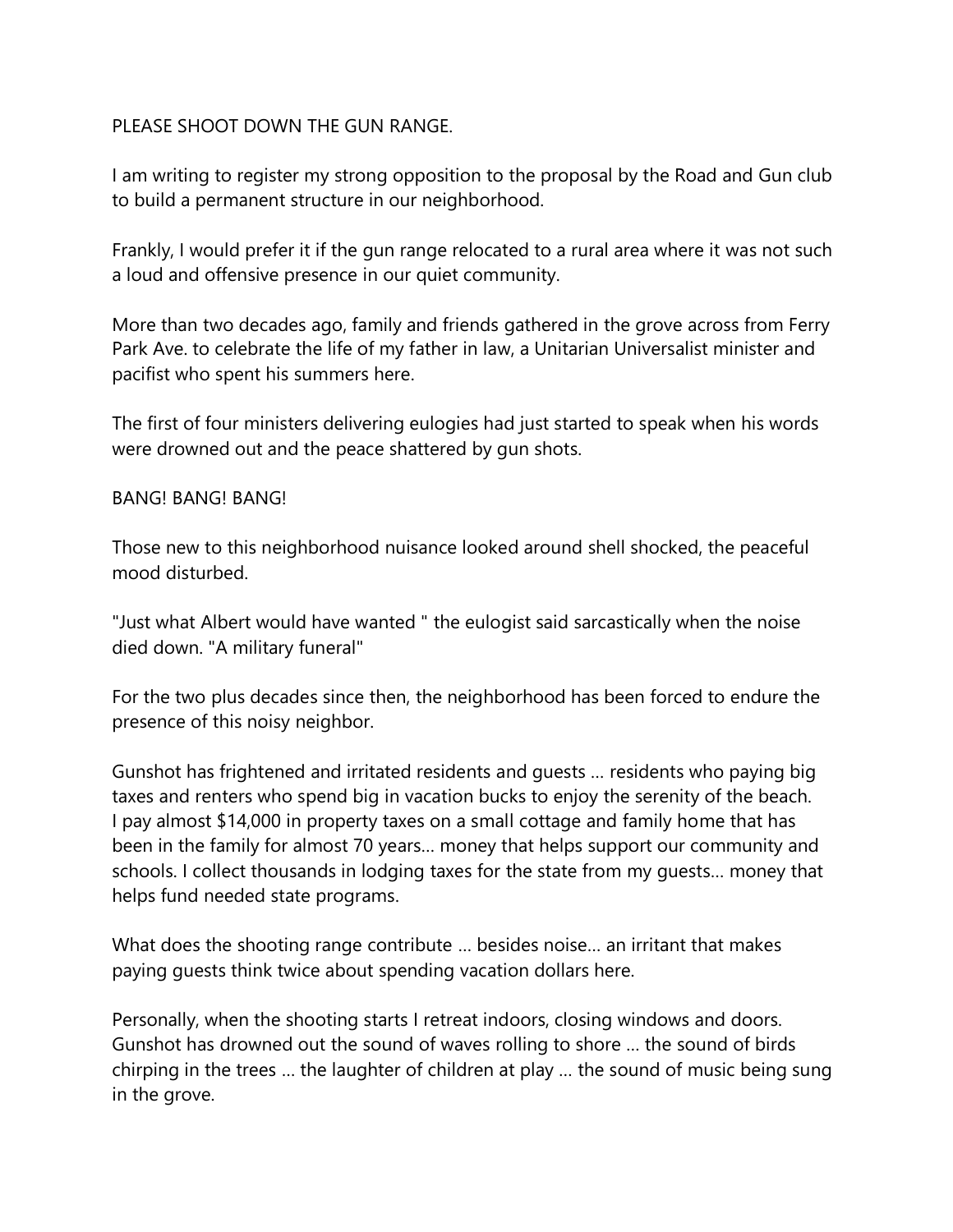## BANG! BANG! BANG!

This is not to knock shooting ranges. They serve a useful purpose for law enforcement training, hunters honing their skills, recreational target shooters. This is to say THIS shooting range is located in the WRONG place.

In Carrabassett Valley, we have a popular and well used shooting range that bothers no one. It is located off the highway on a site with no residential development… where it belongs.

PLEASE do not make a bad situation worse for us. PLEASE say NO to this proposal.

Thank you,

 $\big\vert$  Neighborhood Resident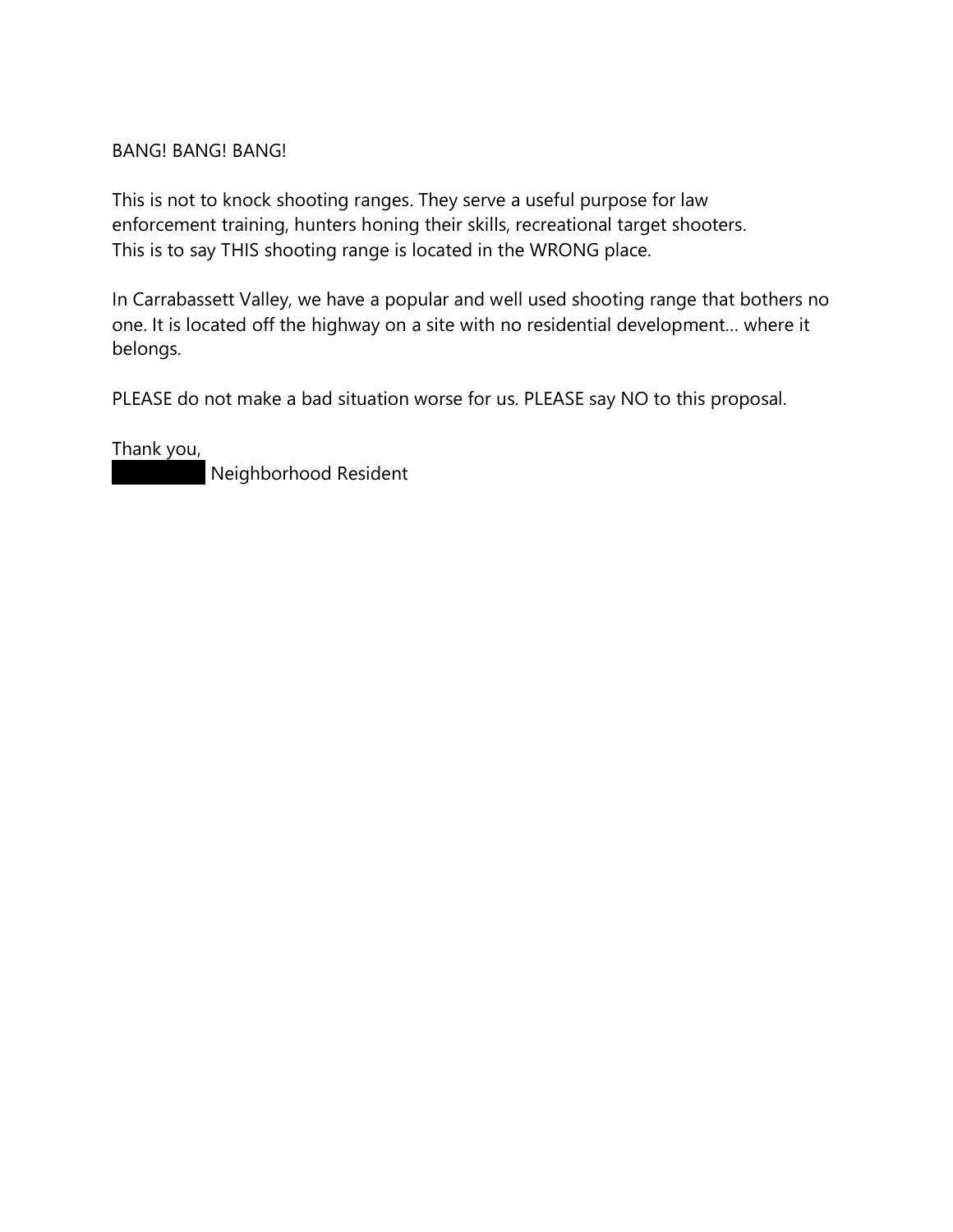March 9, 2020

Planning Board, City of Saco Emily Cole-Prescott, City Planner 300 Main Street Saco ME 04072-1538

Dear People,

I am responding to your request for comments regarding a conditional use application for a parcel of land located near our property at the March 17, 2020 hearing.

The zoning request is item c. under new business: 132 Seaside Ave., conditional use application for a concrete pad and roof system. The applicant is Camp Ellis Rod & Gun Club. The property is zoned: R-1A.

We are requesting that you decline to approve this application for the following reasons:

\*This is a residential beach community. The Rod & Gun Club has become increasingly intrusive into our community. The noise from the shooting can be both alarming and disturbing. The increased noise from more powerful ammunition is so great there are times we must leave. Is there no limit to the fire power and ammunition allowed?

\*Our property taxes this past year are in excess of \$6200.00, yet there are times we do not have comfortable access to our own property.

\*Our guests have complained about the explosive sounds from the club. We have had guests refuse to return because of the disturbance.

The Club needs to relocate to a place that is not next door to a residential summer community. They have the choice to sell their property, relocate, and continue to participate in their pursuits.

My father was a Maine Guide. I grew up in The County around guns, fishing, and enjoying the natural environment. The presence of the Camp Ellis Rod & Gun Club, however, is inappropriate in the present neighborhood location.

The property taxes for the club should be increased to a considerable degree if the club continues in its present location. This would offset our own property tax increase due to the loss of value of our properties.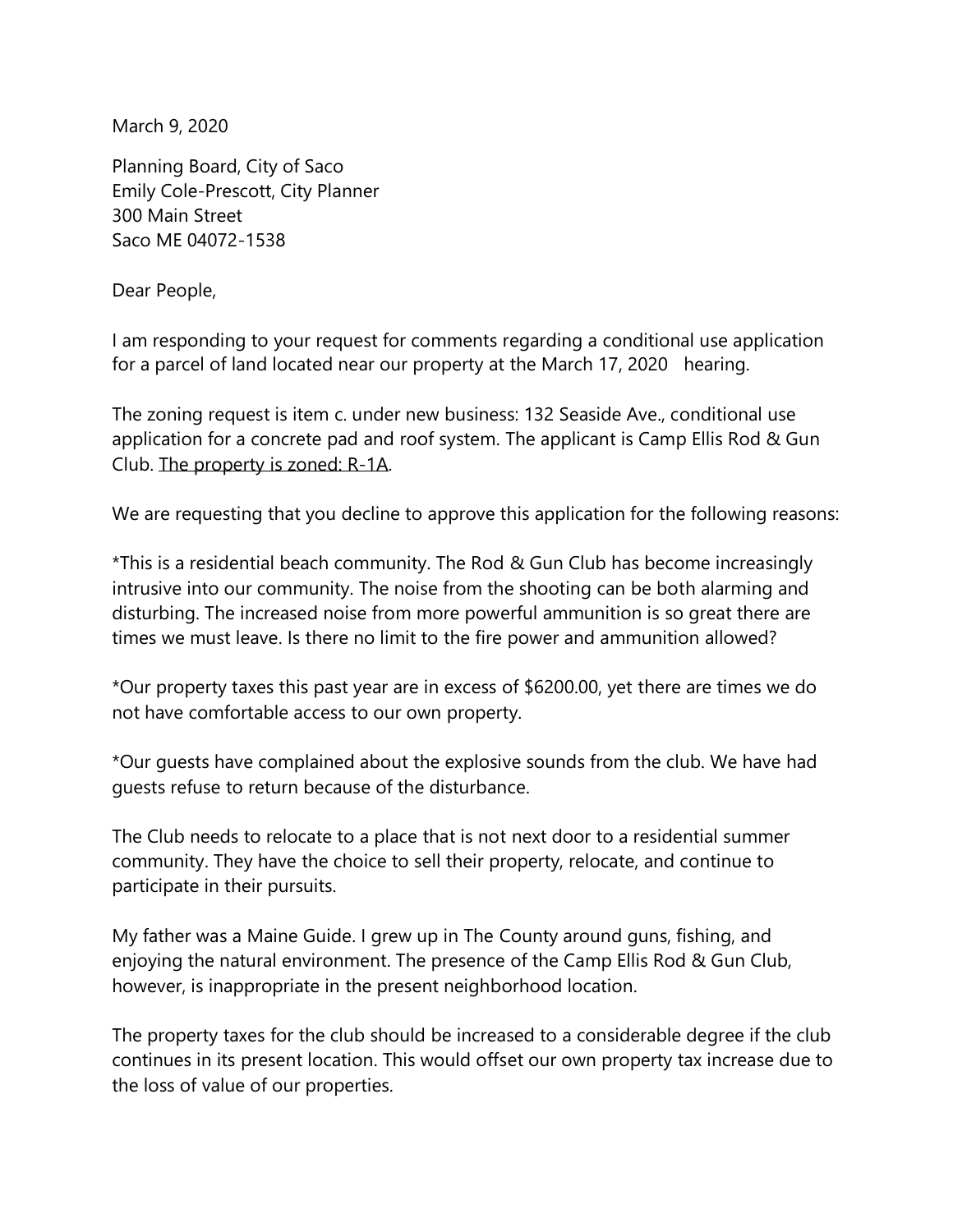Furthermore, they should be required to build a sound-proof facility for the use of guns.

Please look favorably on this request.

Regards,

Neighborhood Resident